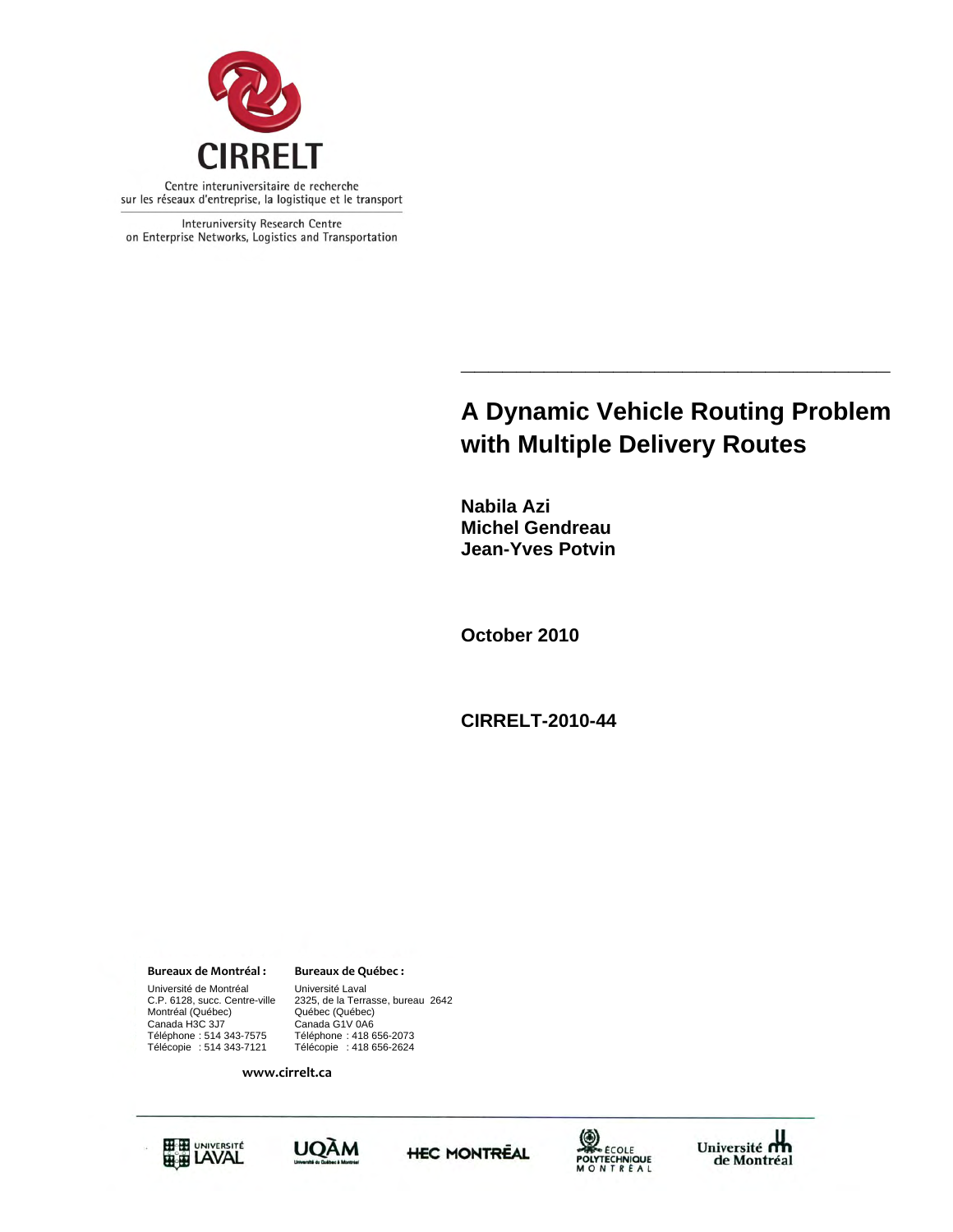## **A Dynamic Vehicle Routing Problem with Multiple Delivery Routes**

# Nabila Azi<sup>1,2</sup>, Michel Gendreau<sup>1,3</sup>, Jean-Yves Potvin<sup>1,2,\*</sup>

- 1 Interuniversity Research Centre on Enterprise Networks, Logistics and Transportation (CIRRELT)
- 2 Department of Computer Science and Operations Research, Université de Montréal, P.O. Box 6128, Station Centre-ville, Montréal, Canada H3C 3J7
- 3 Department of Mathematics and Industrial Engineering, École Polytechnique de Montréal, P.O. Box 6079, Station Centre-ville, Montréal, Canada H3C 3A7

**Abstract***.* This paper considers a vehicle routing problem where each vehicle performs delivery operations over multiple routes during its workday and where new customer requests occur dynamically. The proposed methodology for addressing the problem is based on an adaptive large neighborhood search heuristic, previously developed for the static version of the problem. In the dynamic case, multiple possible scenarios for the occurrence of future requests are considered to decide about the opportunity to include a new request into the current solution. It is worth noting that the real-time decision is about the acceptance of the new request, not about its service which can only take place in some future routes (a delivery route being closed as soon as a vehicle departs from the depot). In the computational results, a comparison is provided with a myopic approach which does not consider scenarios of future requests.

**Keywords**. Dynamic vehicle routing, multiple routes, scenarios, acceptance rule, adaptive large neighborhood search.

**Acknowledgements.** Financial support for this work was provided by the Natural Sciences and Engineering Council of Canada (NSERC). This support is gratefully acknowledged.

**\_\_\_\_\_\_\_\_\_\_\_\_\_\_\_\_\_\_\_\_\_\_\_\_\_\_\_\_\_**

- Dépôt légal Bibliothèque et Archives nationales du Québec, Bibliothèque et Archives Canada, 2010
- © Copyright Azi, Gendreau, Potvin and CIRRELT, 2010

Results and views expressed in this publication are the sole responsibility of the authors and do not necessarily reflect those of CIRRELT.

Les résultats et opinions contenus dans cette publication ne reflètent pas nécessairement la position du CIRRELT et n'engagent pas sa responsabilité.

<sup>\*</sup> Corresponding author: Jean-Yves.Potvin@cirrelt.ca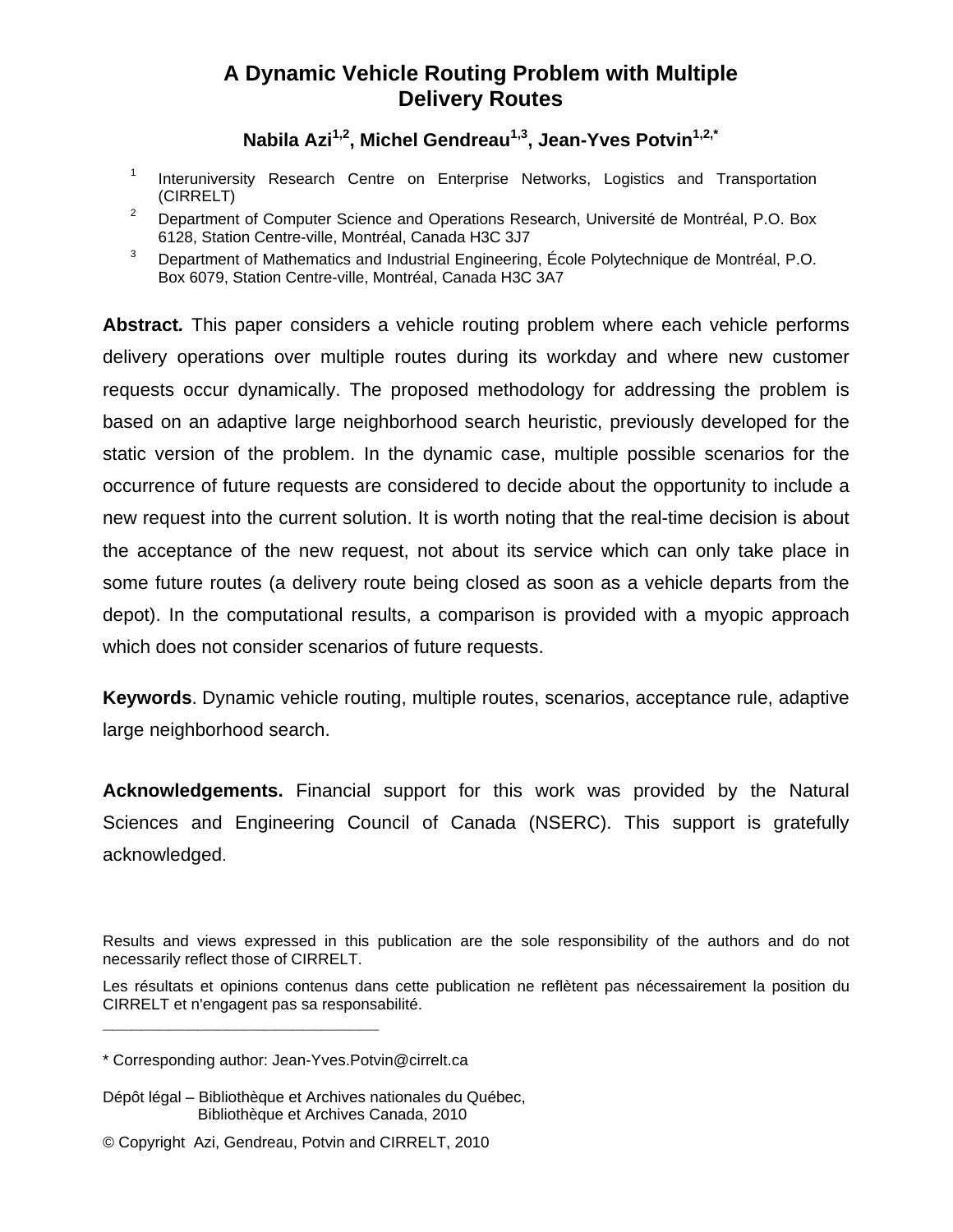## 1 Introduction

A relatively recent development in the field of vehicle routing relates to the study of dynamic variants, where information about the problem is revealed as the current routes are executed by the vehicles. In general, the dynamic aspect comes from the occurrence of new customer requests, although a few papers address other types of events, like dynamic travel times (see, for example, [6, 11]).

In this paper, a previous algorithm developed for a vehicle routing problem with multiple delivery routes is applied in a dynamic setting where customer requests occur dynamically and must be responded to in real-time. It is worth noting that the most stringent real-time decision is about accepting or not a new request, not about finding the best possible way to integrate it into the current solution, since the request can only be included in some future route (a delivery route being closed as soon as the corresponding vehicle departs from the depot). This is illustrated in Figure 1 for a single vehicle's workday. When the new customer request is received, the vehicle is currently moving between customers i and j in route 1. Given that the vehicle has already departed from the depot (black square) to execute route 1, this route is closed. Only planned routes 2 and 3, which contain customers that have been assigned to the vehicle but will only be served after the return of the vehicle to the depot, can accept the new request. This problem is inspired from e-grocery applications where perishable goods are delivered to customers, thus leading to multiple short vehicle routes where the last customer in each route must be served within a given time limit from the route start time.

The rule for accepting a new request is based on multiple possible scenarios for the occurrence in time and space of future requests. Given that a mix of true and expected requests are found in the solution associated with each scenario, the adverse effects of a myopic decision rule are alleviated. In the literature, future requests are either considered in an implicit way (see, for example, the double horizon approach [9]), or explicitly using different approaches for exploiting information about requests to come, including relocation and waiting strategies [3, 4, 7, 8, 10]. However, these methods are used to guide the integration of new requests into the current solution, not to accept or reject new requests based on some profit measure.

The remainder of the paper is as follow. In Section 2 the problem is defined. Section 3 then briefly describes the algorithm previously developed for the static version of the problem. The dynamic environment, as well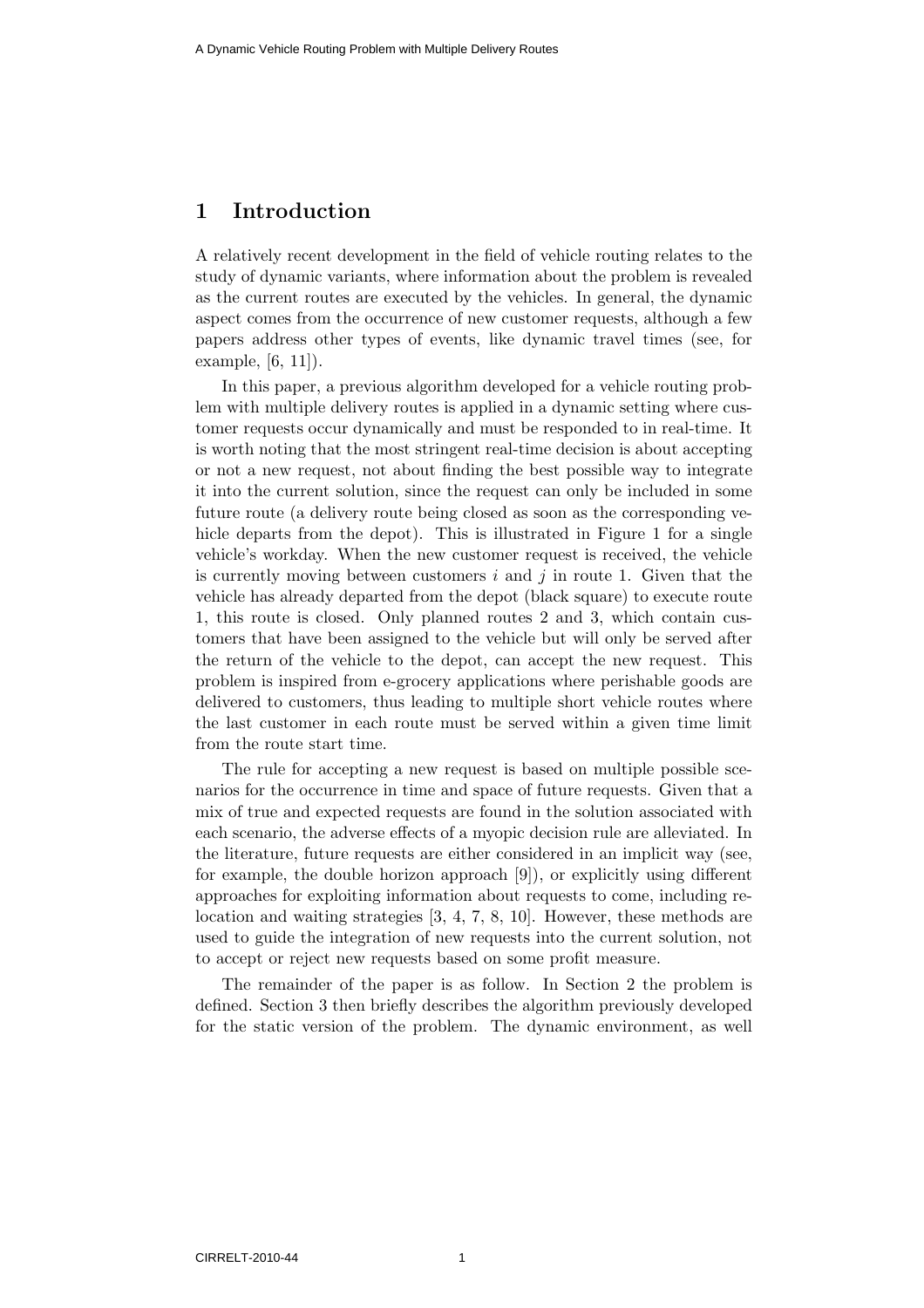

Figure 1: Current vehicle's workday

as the proposed methodology for deriving a non myopic acceptance rule, are found in Section 4. Finally, computational results in Section 5 report a comparison between the non myopic and myopic decision rules (i.e., with and without scenarios).

## 2 Problem definition

The static version of the problem is defined on a directed graph  $G = (V, A)$ with  $V = \{0, 1, 2, ..., n\}$  the vertex set and A the arc set. Vertex 0 is the depot while the remaining vertices are customers. With each customer  $i \in$  $V \setminus \{0\}$  is associated a gain or revenue  $g_i$ , a service or dwell time  $s_i$  and a time window  $[a_i, b_i]$ , where  $a_i$  and  $b_i$  are the earliest and latest time, respectively, to start the service (with  $a_0 = 0$  and  $b_0 = \infty$ ). Thus, a vehicle has to wait if it arrives at customer i before  $a_i$ . With each arc  $(i, j) \in A$  is associated a distance  $d_{ij}$  and a travel time  $t_{ij}$ . We also have a set  $K = \{1, 2, ..., m\}$ of vehicles to deliver goods from the depot to customers. The duration of each route is limited by forcing the last customer to be served within  $t_{max}$ time units of the route start time. This restriction leads to short routes that must be combined and sequenced to form vehicle workdays. Also, a setup time for loading the vehicle, noted  $\sigma_r$ , is associated with each route r in the solution. This setup time is proportional to the sum of service times over all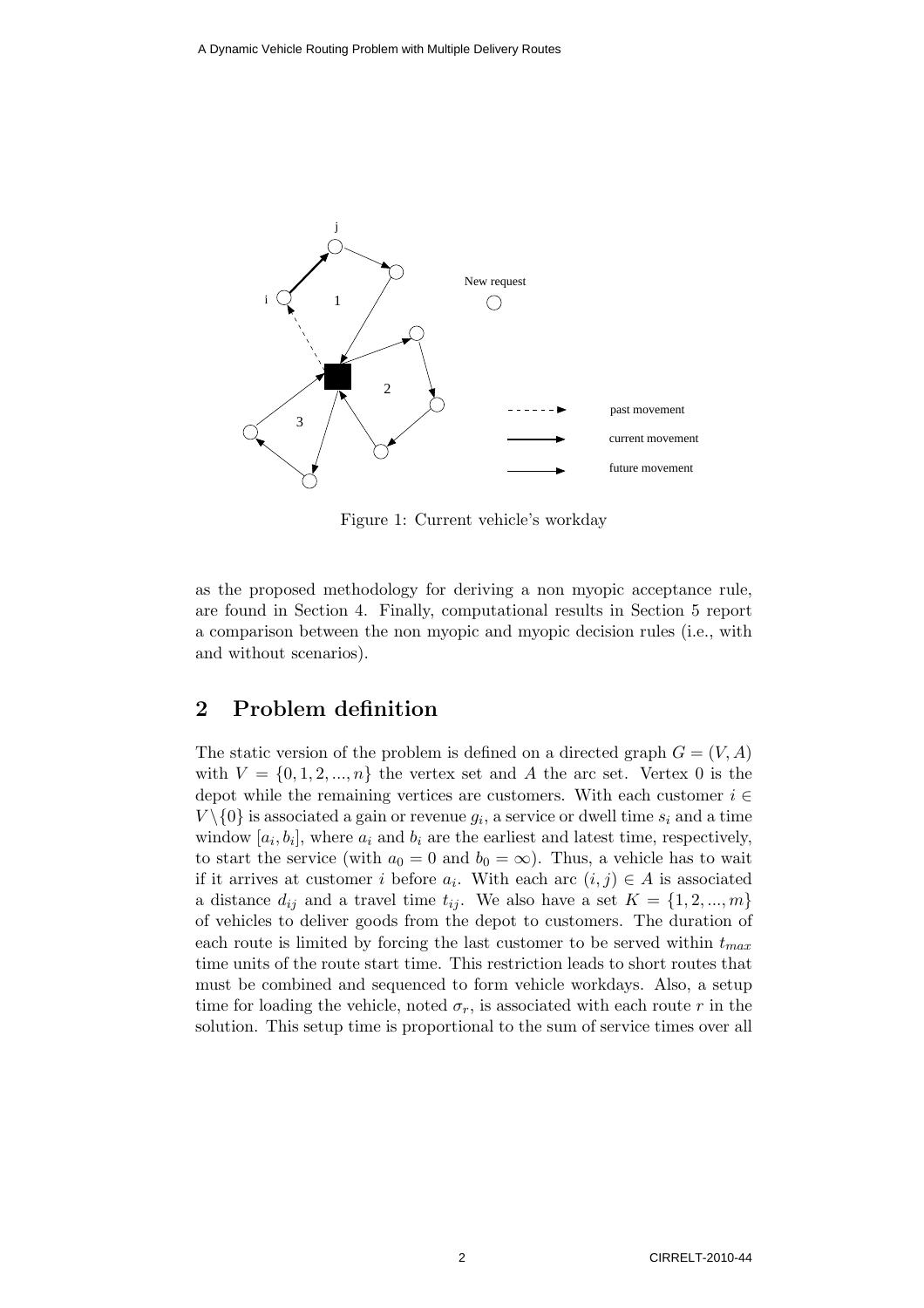customers in the route. The objective is to maximize the total profit, which is the total gain associated with served customers minus the total traveled distance. A mathematical description of this problem can be found in [1].

In the dynamic version of the problem, the customers are not known in advance but must be responded to as the routes for serving previously assigned customers are executed by the vehicles. Once a customer request is received, an answer must be provided in real-time about the ability of the fleet to accommodate or not the request. On the other hand, the realtime aspect is much less stringent in the case of the actual service to the customer. As a pure delivery problem is dealt with, a route is fixed as soon as the corresponding vehicle departs from the depot to serve it. Accordingly, a new customer request can only be inserted in routes that will be executed later during a vehicle's workday.

## 3 Problem-solving methodology

An Adaptive Large Neighborhood Search (ALNS) [12] has been previously developed in [2] for solving the static version of the problem. First, an initial solution is constructed with an insertion heuristic. Then, a local search heuristic based on a large neighborhood is applied to improve this solution. This is explained in the following

#### 3.1 Insertion heuristic

An insertion heuristic is used to construct an initial solution or to insert new customer requests in the current solution (in the dynamic setting). Every customer is inserted at its best feasible insertion place over every route in every workday, including an empty workday if one is still available. In this work, the best insertion place corresponds to the smallest detour in distance, where the detour is  $d_{ji} + d_{il} - d_{jl}$  for the insertion of customer i between customers j and l. If there is no feasible insertion place for customer  $i$ , then each route is considered in turn and split into two subroutes, with an additional copy of the depot between the two subroutes. Once the original route is split, the insertion of the customer can take place in any of the two new routes. Each route is split in every possible way (i.e., at every customer location along the route) to find the best insertion place. If there is still no feasible insertion place, then customer  $i$  is left aside.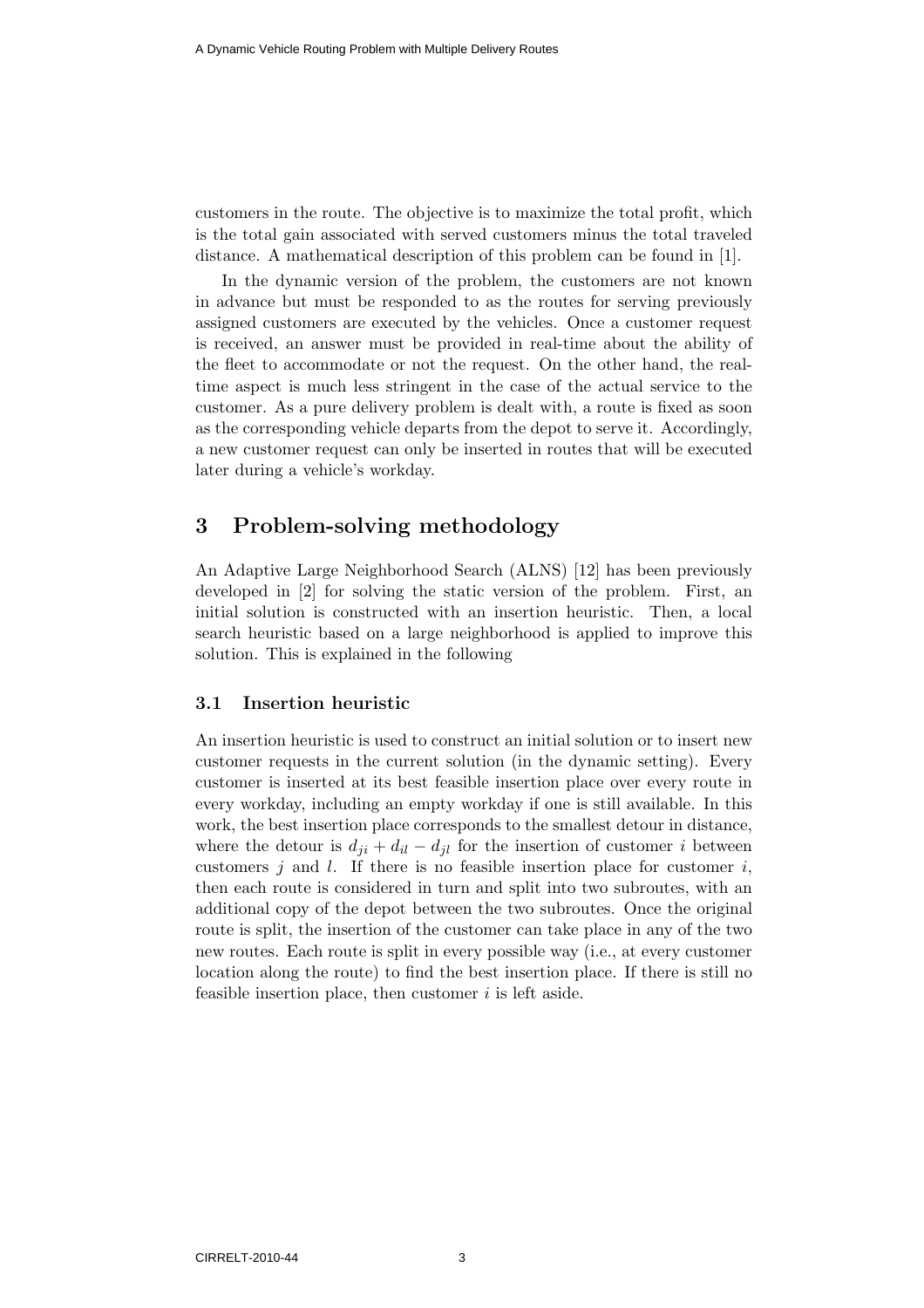#### 3.2 Large neighborhood search

For improving the solution, a large neighborhood structure is obtained through the use of solution destruction and reconstruction operators. These operators exploit the hierarchical nature of the problem by working either at the customer, route (made of customers) or workday (made of routes) level. The adaptive feature comes from a weight associated with each operator. This weight is modified depending if the corresponding operator is successful or not in finding improved solutions. Clearly, an operator is more likely to be selected and applied to the current solution if its corresponding weight is larger.

A generic description of this problem-solving methodology is shown in pseudo-code in Algorithm 1, where s∗ is the best known solution and where the acceptance criterion is probabilistic and based on simulated annealing ideas. For more details, the reader is referred to [2].

| ्रणा $\mathbf{r}$ nn । $\mathbf{r}$<br>ъ. |
|-------------------------------------------|
|-------------------------------------------|

| АІgогійнің тартыр                                                      |
|------------------------------------------------------------------------|
| <b>1.</b> construct a feasible solution $s$ ;                          |
| 2. $s* \leftarrow s;$                                                  |
| <b>3.</b> initialize weights;                                          |
| 4. while the stopping criterion is not met do                          |
| <b>4.1 for</b> $L =$ workday, route, customer <b>do</b>                |
| 4.1.1 for <i>I</i> iterations do                                       |
| <b>a.</b> probabilistically select a destruction operator at level $L$ |
| and a reconstruction operator based on their current                   |
| weights;                                                               |
| <b>b.</b> apply the destruction and reconstruction operators to $s$    |
| to obtain $s'$ ;                                                       |
| c. if $s'$ satisfies the acceptance criterion then                     |
| $s \leftarrow s'$ ;                                                    |
|                                                                        |

if s' is better than  $s*$  then  $s* \leftarrow s'$ ;

4.1.2 adjust weights;

```
5. return s∗.
```
### 4 Dynamic environment

The algorithm developed for the static version of the problem was integrated into the new dynamic environment. This is described in the following, start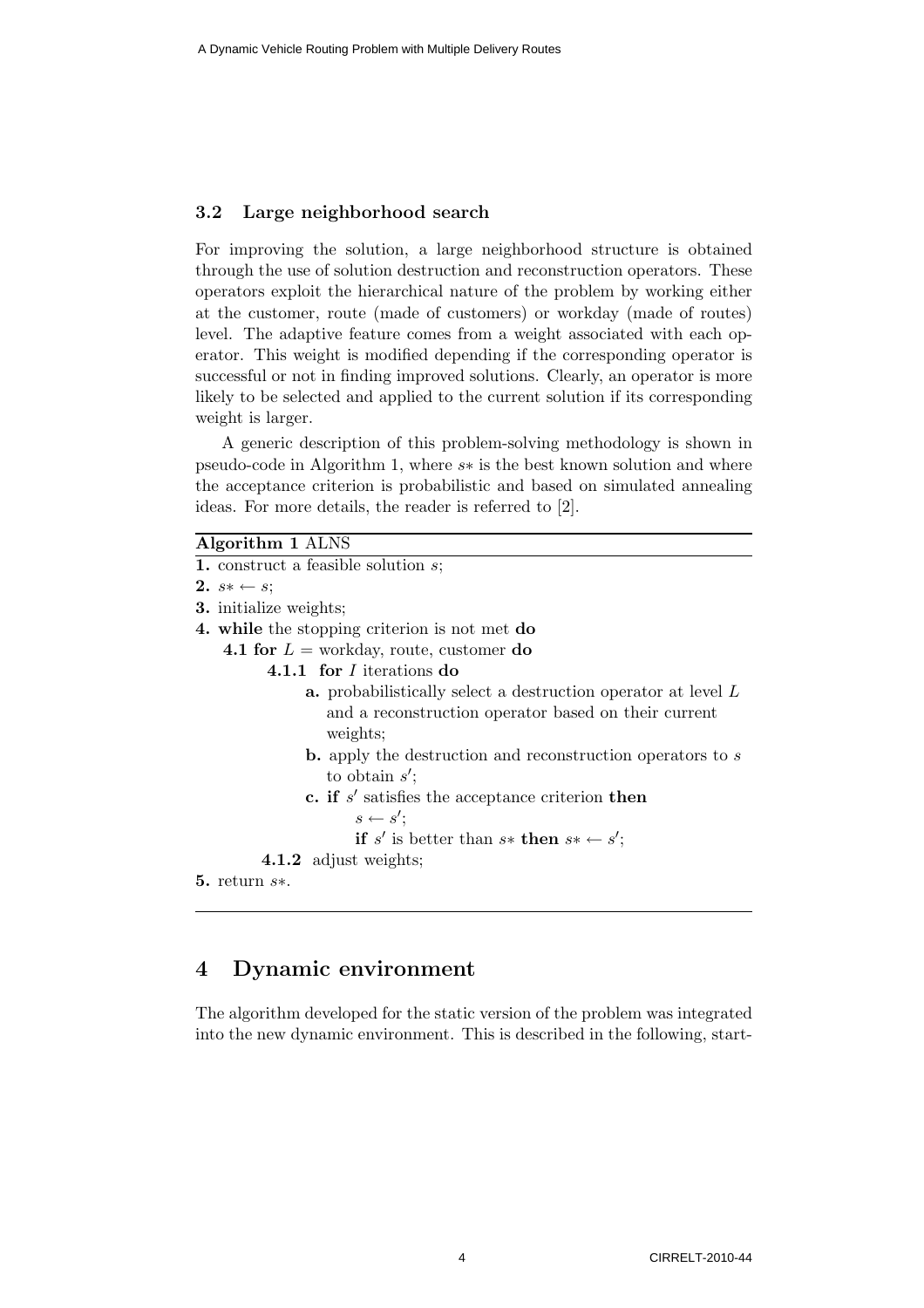ing with the acceptance rule for new requests.

#### 4.1 Acceptance rule

A set S of s-solutions, where each s-solution includes a possible scenario for the occurrence of future requests, is used to evaluate the profitability of any new incoming request. The scenarios are based on some probabilistic knowledge that could be obtained, for example, through historical data. It is worth noting that the use of scenarios is also reported in [3]. However, only one scenario is associated with a solution and this scenario is used to guide the insertion of new requests into the current solution, not to decide about their acceptance. Acceptance rules with metrics based on true and expected requests can be found in [5], where the authors assume that all potential customer locations are known in advance and that a service request probability is associated with each location.

Here, it is assumed that the customer requests are received according to independent time-space Poisson processes. Basically, the service area is a grid made of  $Z$  squared zones and the horizon is divided into  $T$  time periods. The request arrival intensity within each zone  $z$  at time period  $t$ is  $\lambda_{zt}$  with  $\sum_{z=1}^{Z} \lambda_{zt} = \lambda_t$ ,  $t = 1, 2, ..., T$ . Within each zone, the request is located uniformly randomly. Finally, the gain follows a normal law with average  $4 \times \max_{i \in V \setminus \{0\}} d_{0i}$  and standard deviation  $2 \times \max_{i \in V \setminus \{0\}} d_{0i}$ , where  $d_{0i}$  is the distance between the depot and customer *i*. The definitions of the average and standard deviation imply that it is always profitable to serve a customer, since the gain exceeds the additional traveled distance needed to serve the customer (note that non profitable customers would always be rejected).

At the start, a s-solution is produced with the expected requests of each scenario using our ALNS (see Section 3). Each one of these s-solutions is a blueprint for evaluating the opportunity value of new incoming requests. When the discrete simulation starts and time unfolds, new requests are received. If a new request cannot be incorporated into the true solution (made only of true requests) due to the time constraints, it is automatically rejected. Otherwise, the opportunity value of the new request is calculated as the sum of the differences over all scenarios of the s-solution quality with and without the insertion of the new request. If  $\delta_i^s$  denotes this difference for request *i* and s-solution *s*, then the opportunity value of *i* is  $\sum_{s \in S} \delta_i^s$ . If this value is positive then the new request is accepted, otherwise it is rejected. When accepted, the new request is finally inserted in the true solution and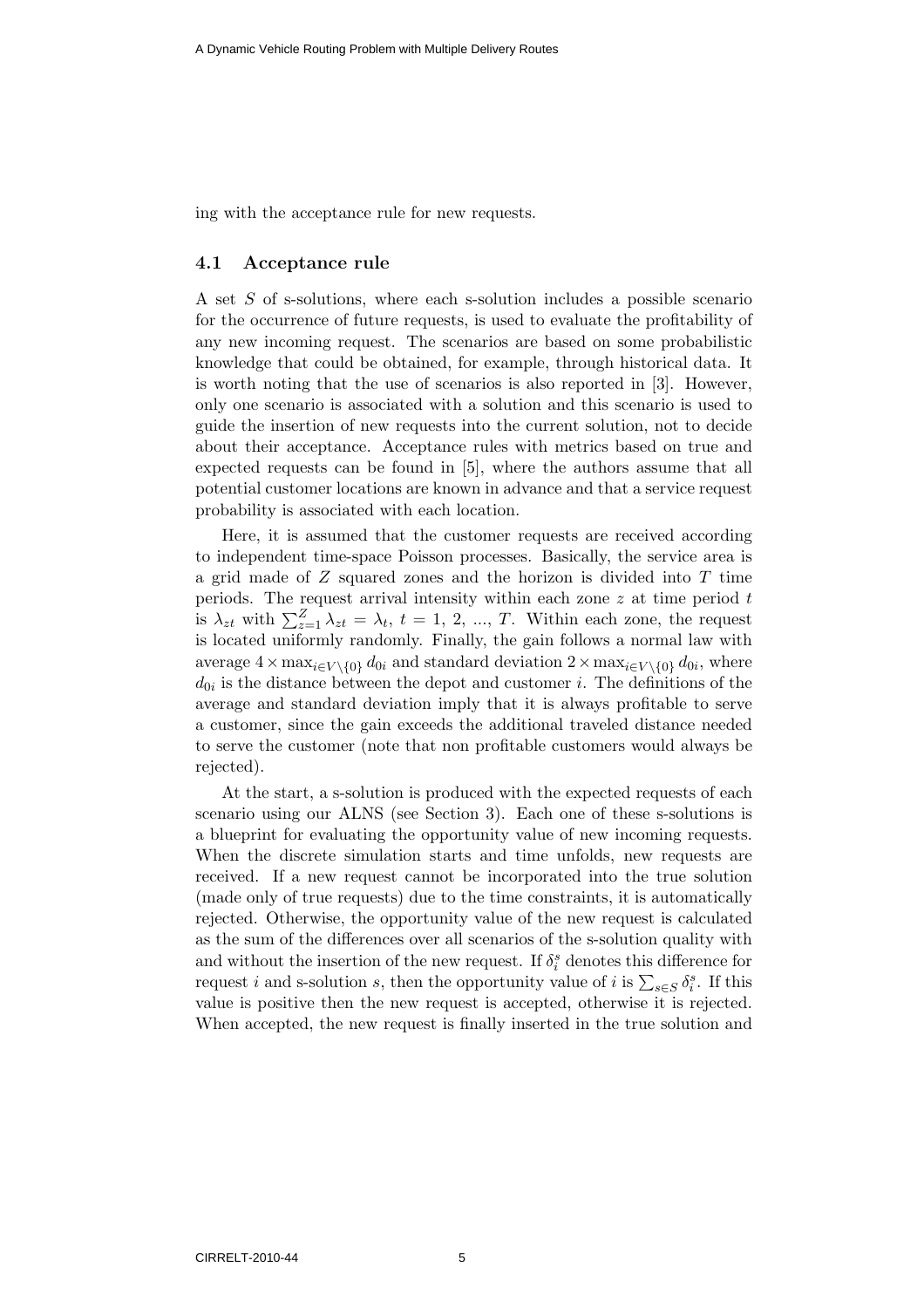in every s-solution. This chain of events is summarized in the pseudo-code below.

If there is no feasible insertion place for the new request  $i$  in the true solution  $ts$  then reject  $i$ 

else

- 1. consider the insertion of the new request  $i$  in every s-solution;
- 2. calculate  $\Delta = \sum_{s \in S} \delta_i^s;$
- 3. if  $\Delta > 0$  then accept *i* and insert it in ts and in every s-solution else reject i.

As time unfolds, a mix of true and expected customer requests are found in each s-solution. Since the true requests have been incorporated into each s-solution with the insertion heuristic described in Section 3.1, these solutions are reoptimized with ALNS after the occurrence of  $I$  new requests, to maintain s-solutions of sufficiently good quality (in our computational results,  $I = 10$ .

#### 4.2 Dynamic environment

There are two types of events that ask for a reaction: the occurrence of a new request and the departure of a vehicle from the depot. This is described in the following pseudo-code.

if "event" then

- 1. remove obsolete portion of every solution;
- 2. if event is "occurrence of a new request" then
	- 2.1 apply the acceptance rule;
	- 2.2 apply ALNS to the true solution ts;
- 3. if event is "vehicle departure" then
	- 3.1 fix the vehicle's current route in ts;
	- 3.2 update every s-solution;
	- 3.3 apply ALNS to the true solution ts.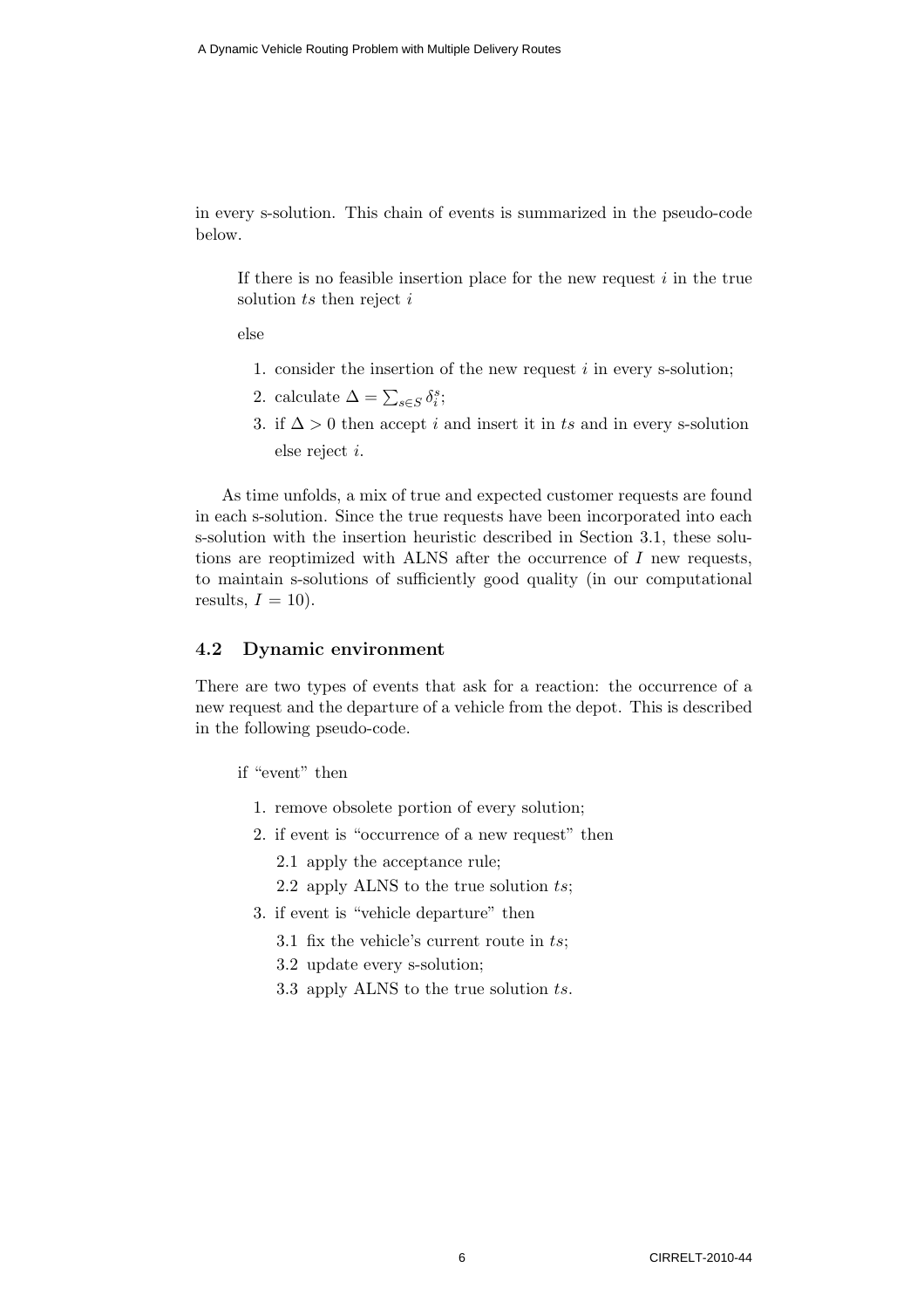It is worth noting that ALNS is run on the planned portion of solution ts in steps 2.2 and 3.3 (excluding the current route, which is fixed). Removing the obsolete part of every solution in step 1 consists in removing customer requests that have been served since the occurrence of the previous event. In the case of a vehicle departure, the update in step 3.3 is aimed at maintaining the consistency of every s-solution with the true solution ts. That is, the current route should be the same, as well as the set of true requests to be served in the planned routes (although they are not necessarily served in the same order). Consider the example in Figure 2 where the sequences of customers in the true solution ts and in some s-solution are illustrated (for simplicity, expected customers in the s-solution are not shown). When the currrent route of the s-solution is replaced by the current route of the true solution ts, customer 2 is duplicated, while customer 3 is missing. To maintain consistency, the following repair actions are taken:

- 1. In each case of duplication, the duplicate customer is simply removed from the planned routes.
- 2. In each case of omission, the customer is reintroduced into the planned routes using the insertion heuristic of Section 3.1.

After the repair, the s-solution is said to be consistent with the true solution.

#### 5 Computational results

A simulator was developed to test the proposed acceptance rule in different operating scenarios and compare it to a myopic approach where each new request is accepted as long as it is feasible. In the following, the characteristics of the simulator are first described. Then, a comparison is provided between the myopic and non myopic decision rules with an increasing number of requests over the same fixed horizon. Finally, the impact of the number of scenarios on solution quality is presented.

#### 5.1 Simulator

The service area is a 5km  $\times$  5km square divided into into a grid of  $Z =$  $2 \times 2 = 4$  zones. Within that square, the depot is located at coordinates  $(2.0 \text{km}, 2.5 \text{km})$ . The time horizon is divided into  $T = 4$  periods of one hour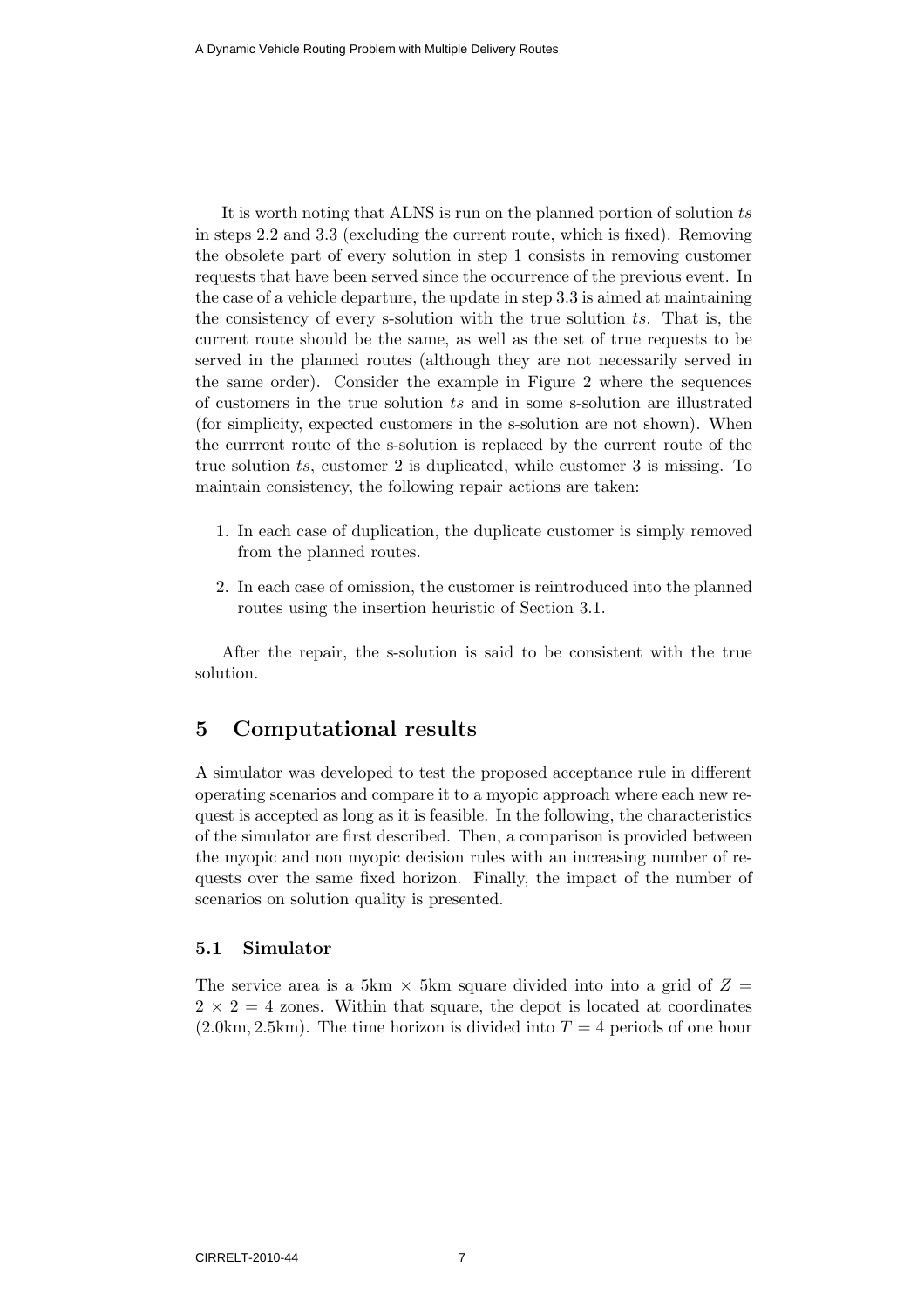

Figure 2: Maintaining the consistency of every s-solution

each. All vehicles move at a constant average speed of 30 km per hour. The service or dwell time is equal to 5 minutes at each customer location and the  $t_{max}$  value is set to 40 minutes. As previously mentioned, the new requests are received according to independent time-space Poisson processes where  $\lambda_{zt}$  is the request arrival intensity in zone z at time period t. Within each zone, the request is located uniformly randomly. In the computational results, the intensity is the same in each zone and in each time period, for the first three time periods. In the last period, no request is generated because it is too late to serve them the same day. The time windows of the new customer requests correspond to a full time period of one hour and are equally distributed among the time periods that follow the current one (which is the time period associated with the occurrence of the new request). Finally, the gain follows a normal law with average  $4 \times \max_{i \in V \setminus \{0\}} d_{0i}$  and standard deviation  $2 \times \max_{i \in V \setminus \{0\}} d_{0i}$ , where  $d_{0i}$  is the distance between the depot and customer i.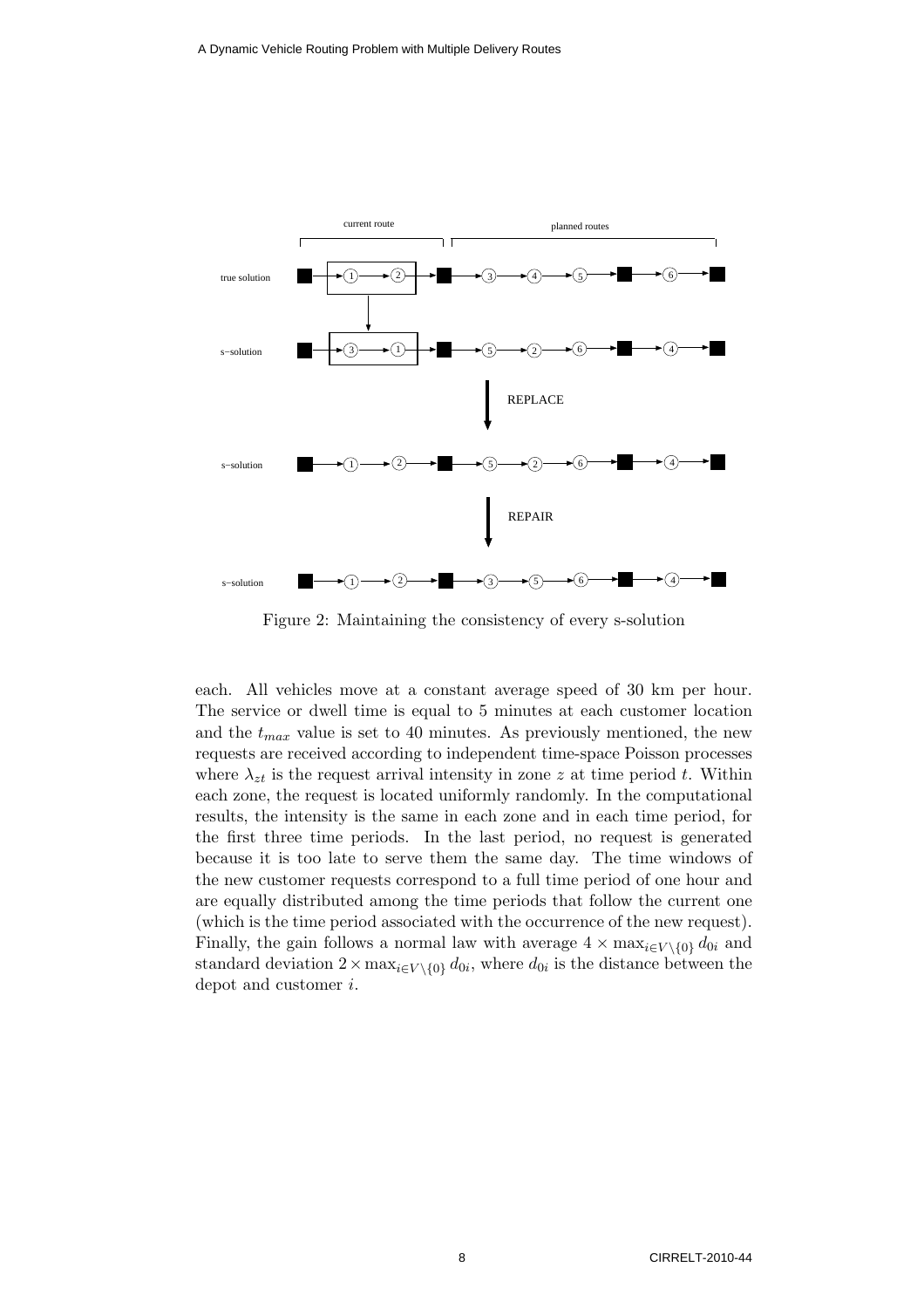#### 5.2 Comparison between myopic and non myopic approaches

In this section, we compare the performance of the myopic and non myopic acceptance rules with an increasing number of customer requests. This increase is obtained by varying the intensity parameter in the Poisson law to obtain 24, 36 and 48 customer requests per hour, on average (for a total of 72, 108 and 144 customers, respectively). Tables 1 and 2 show the results for the myopic approach and the non myopic approach, respectively, with 80 scenarios and using fleets of 3 and 5 vehicles. Each number is an average taken over 10 different instances.

As we can see, the non myopic approach provides a significant improvement over the myopic one. For a fleet of 3 vehicles, the profit increase in percentage varies between 7.5% and 16.8%. With 5 vehicles, the improvement is somewhat smaller but still stands between 4.8% and 9.8%. In addition to the profit increase, the solutions obtained with the non myopic approach systematically visit a larger number of customers. For both methods, an increase in the number of served customers and profit is observed when the number of vehicles increases from 3 to 5, for the same number of customers. Each vehicle also performs a smaller number of routes during its workday.

| $^{\#}$  | #     | #      | $\overline{\%}$ | #          | #         | Profit | <b>CPU</b> |
|----------|-------|--------|-----------------|------------|-----------|--------|------------|
| vehicles | cust. | served | served          | routes per | cust.     |        | $(\rm s)$  |
|          |       | cust.  | cust.           | workday    | per route |        |            |
| 3        | 72.2  | 44.5   | 61.8            | 2.8        | 5.5       | 447.9  | 0.6        |
|          | 108.4 | 55.4   | 51.2            | 3.3        | 6.0       | 564.7  | 1.7        |
|          | 144.2 | 56.1   | 39.0            | 3.3        | 5.8       | 579.0  | 2.7        |
| 5        | 72.2  | 51.6   | 71.8            | 1.7        | 6.3       | 534.3  | 1.2        |
|          | 108.4 | 69.4   | 64.1            | 2.3        | 6.2       | 710.8  | 3.8        |
|          | 144.2 | 82.3   | 57.2            | 3.0        | 5.6       | 855.3  | 7.6        |

Table 1: Simulation of 4 hours with the myopic approach, fleets of 3 and 5 vehicles and an increasing number of customers

Through additional experiments, we also observed that the gap between the two approaches vanishes as the average number of customers per vehicle per hour becomes very high (30 customers per hour per vehicle) or very low (2 customers per hour per vehicle). In the former case, the overwhelming complexity of the problem does not allow any method to take the edge. In the latter case, the simplicity of the problem has a similar impact. Between these two values, the non myopic approach is systematically better than the myopic one, although the gap can vary a lot, even for the same vehicle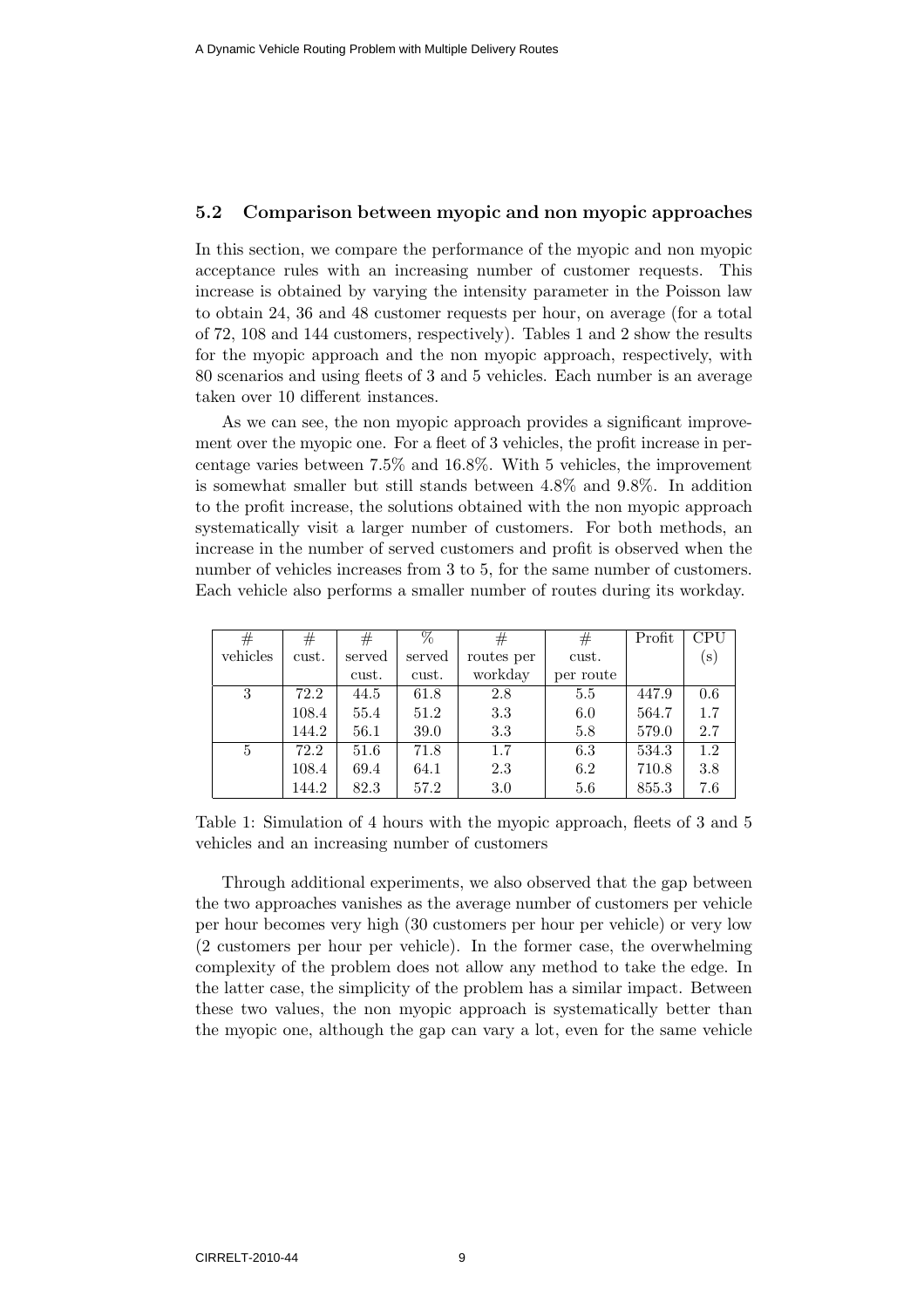| #        | $^{\#}$ | #      | %      | #          | #         | Profit | <b>CPU</b> |
|----------|---------|--------|--------|------------|-----------|--------|------------|
| vehicles | cust.   | served | served | routes per | cust.     |        | $(\rm s)$  |
|          |         | cust.  | cust.  | workday    | per route |        |            |
| 3        | 72.2    | 48.6   | 67.8   | 2.1        | 8.1       | 508.9  | 204.7      |
|          | 108.4   | 57.5   | 53.1   | 2.1        | 9.2       | 606.9  | 272.8      |
|          | 144.2   | 62.6   | 43.6   | 2.4        | 8.6       | 676.3  | 471.1      |
| 5        | 72.2    | 55.6   | 77.3   | 1.5        | 7.8       | 587.0  | 305.6      |
|          | 108.4   | 70.2   | 64.9   | 1.6        | 8.9       | 745.0  | 733.4      |
|          | 144.2   | 83.1   | 57.9   | 1.8        | 9.2       | 901.6  | 963.7      |

Table 2: Simulation of 4 hours with the non myopic approach, fleets of 3 and 5 vehicles and an increasing number of customers

load. For example, by considering instances with 24 requests per hour and 2 vehicles, 36 requests per hour and 3 vehicles and 48 requests per hour and 4 vehicles, for the same average load of 12 customers per vehicle per hour, profit increases of 17.0%, 9.4% and 6.0%, respectively, have been obtained.

Finally, Table 3 illustrates the impact of the number of scenarios on the performance of the non myopic approach, based on simulations with 3 vehicles and 36 requests per hour on average. An improvement is observed up to about 80 scenarios (with a corresponding increase in computation times). Beyond that point, the performance of the method reaches a plateau.

| #         | #     | #      | %      | #          | #         | Profit | <b>CPU</b> |
|-----------|-------|--------|--------|------------|-----------|--------|------------|
| scenarios | cust. | served | served | routes per | cust.     |        | $(\rm s)$  |
|           |       | cust.  | cust.  | workday    | per route |        |            |
| 10        | 108.4 | 55.8   | 51.5   | 2.1        | 9.0       | 587.0  | 36.7       |
| 20        | 108.4 | 57.0   | 52.7   | 2.2        | 8.9       | 596.7  | 75.6       |
| 40        | 108.4 | 57.2   | 52.9   | 2.0        | 9.4       | 600.0  | 137.8      |
| 80        | 108.4 | 57.5   | 53.1   | 2.1        | 9.2       | 606.9  | 272.8      |
| 120       | 108.4 | 57.7   | 53.3   | 2.2        | 9.0       | 607.9  | 433.3      |
| 150       | 108.4 | 57.6   | 53.2   | 2.1        | 9.2       | 607.0  | 500.4      |

Table 3: Simulation of 4 hours with 3 vehicles, 36 requests per hour on average and an increasing number of scenarios

## 6 Conclusion

This paper shows the benefits of accounting for future customer requests when deciding about the acceptance or rejection of a new request in a dy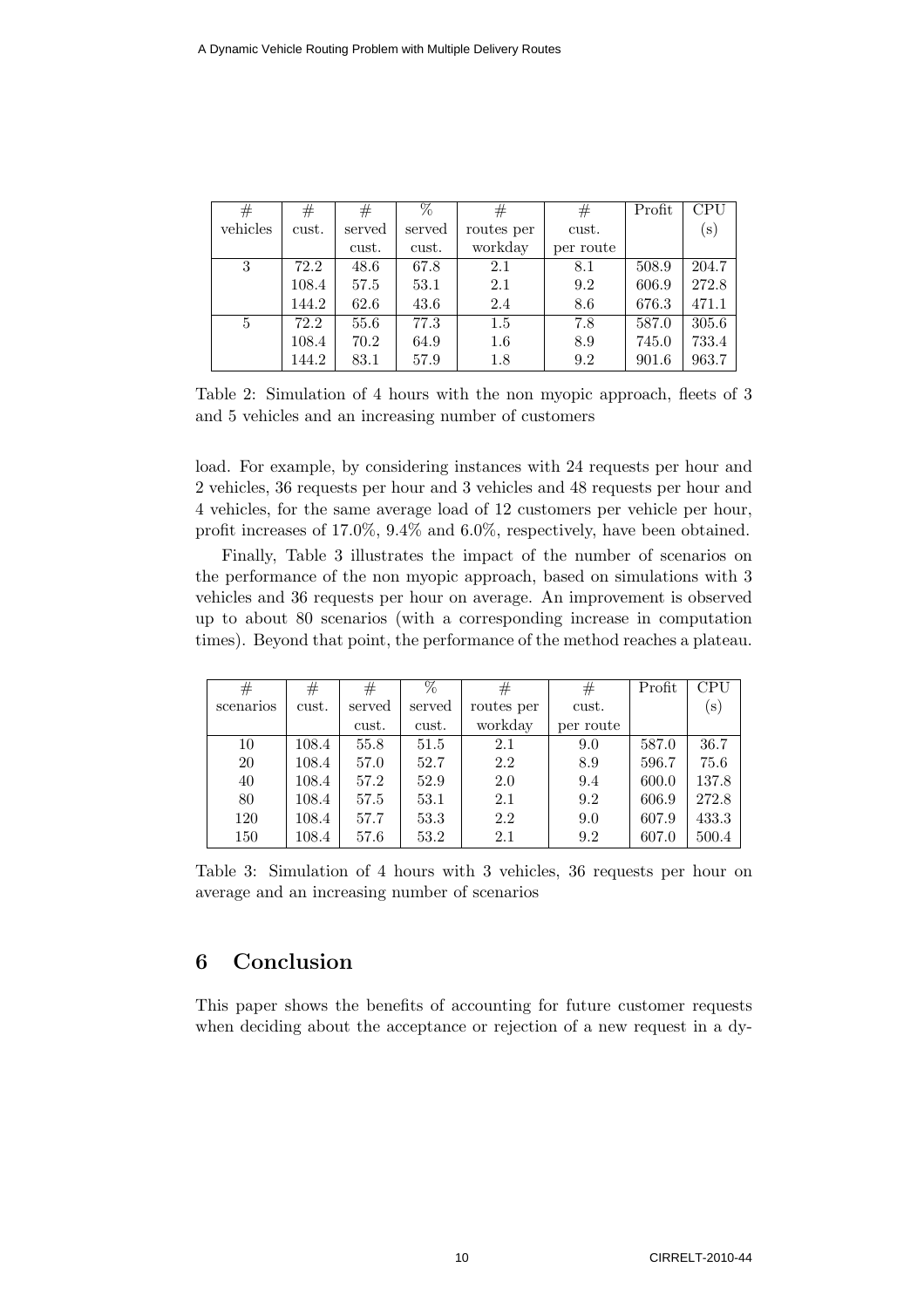namic setting where each vehicle executes multiple routes during its workday. Each decision is based on the planned routes to be executed later (thus, excluding the current route) due to the delivery nature of the problem. The use of multiple possible scenarios for the occurrence of new requests is also shown to be beneficial by providing solutions with an increased profit.

Acknowledgements. Financial support for this work was provided by the Canadian Natural Sciences and Engineering Research Council (NSERC). This support is gratefully acknowledged.

## References

- [1] Azi N., Gendreau M., Potvin J.-Y., "An Exact Algorithm for a Vehicle Routing Problem with Time Windows and Multiple Use of Vehicles", European Journal of Operational Research 202, 756-763, 2010.
- [2] Azi N., Gendreau M., Potvin J.-Y., "An Adaptive Large Neighborhood Search for a Vehicle Routing Problem with Multiple Trips", Technical Report CIRRELT-2010-08, Montreal, submitted to Computers  $\mathcal{C}$ Operations Research, 2010.
- [3] Bent R. and Van Hentenryck P., "Scenario-based Planning for Partially Dynamic Vehicle Routing with Stochastic Customers", Operations Research 52, 977-987, 2004.
- [4] Branke J., Middendorf M., Noeth G. and Dessouky M., "Waiting Strategies for Dynamic Vehicle Routing", Transportation Science 39, 298-312, 2005.
- [5] Campbell A.M. and Savelsbergh M., "Decision Support for Consumer Direct Grocery Initiatives", Transportation Science 39, 313-327, 2005.
- [6] Fleischmann B., Gnutzmann S. and Sandvoss E., "Dynamic Vehicle Routing based on Online Traffic Information", Transportation Science 38, 420-433, 2004.
- [7] Hvattum L.M., Lokketangen A. and Laporte G., "Solving a Dynamic and Stochastic Vehicle Routing Problem with a Sample Scenario Hedging Heuristic", Transportation Science 40, 421-438, 2006.